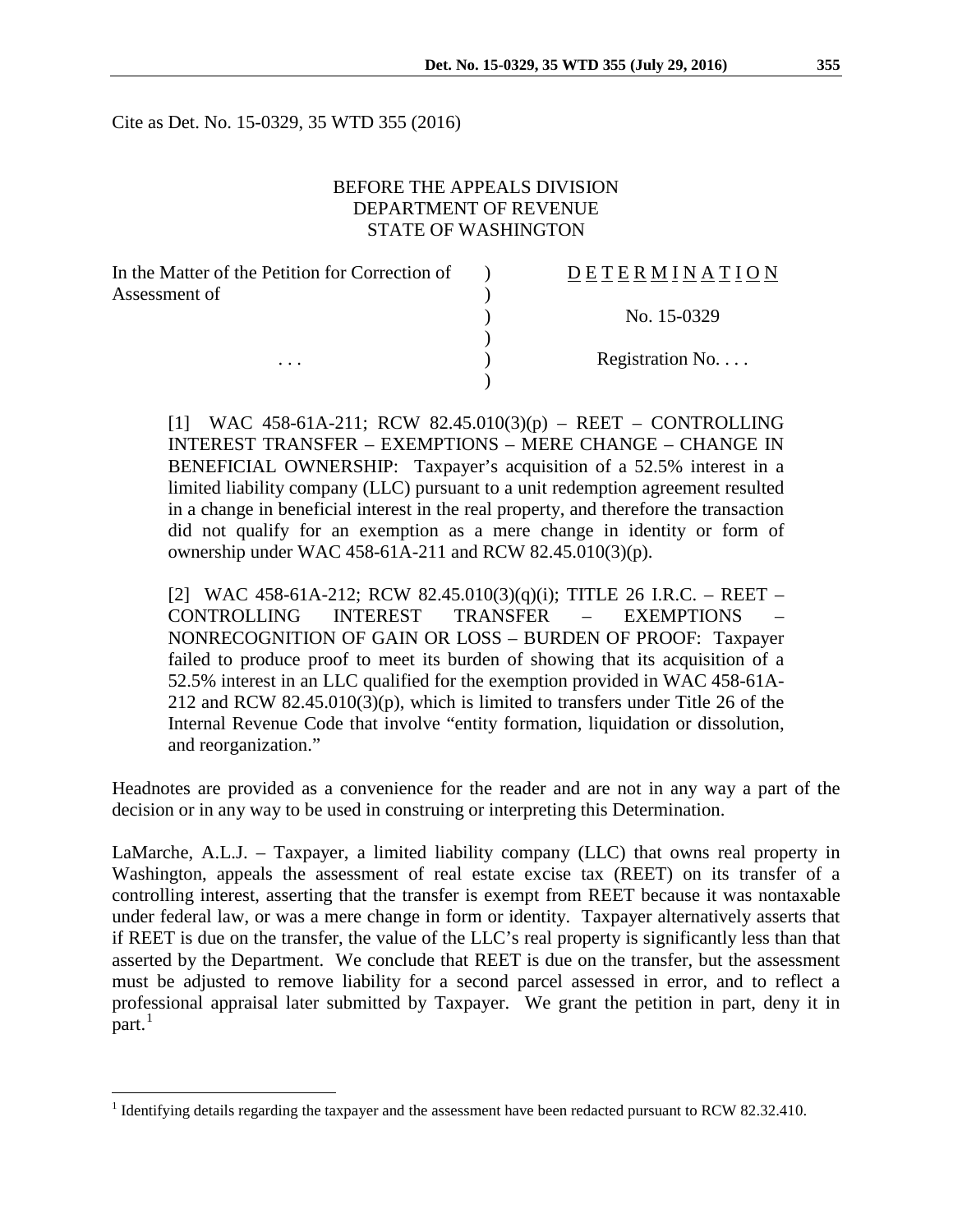#### ISSUES

- 1. Under RCW 8[2](#page-1-0).45.010(3)(p)<sup>2</sup> and WAC 458-61A-211, is the transfer of a controlling interest in an LLC that owns real property in this state exempt from REET as a "mere change" in form or identity?
- 2. Under RCW 82.45.010([3](#page-1-1))(q)(i)<sup>3</sup> and WAC 458-61A-212, has Taxpayer shown that the controlling interest transfer is exempt from REET as a transfer that does not involve the recognition of gain or loss under Internal Revenue Code § 721?
- 3. Under RCW 82.45.030(2) and WAC 458-61A-101(2)(c) and (4), was REET assessed on the true and fair value of the controlling interest transferred?

## FINDINGS OF FACT

[Taxpayer] is a holding company whose only asset is a parcel of real property in Washington State, Parcel No. . . . at . . . , Washington (Parcel One). [Seller], transferred a 52.5% controlling interest in Taxpayer on December 23, 2013, pursuant to a unit redemption agreement (Agreement). *See* Unit Redemption Agreement, Audit File dated October 27, 2014. The Agreement provided that Seller would convey all of its 52.5% interest to the Company, in exchange for  $\$ \dots$  paid by check,  $\$ \dots$ , representing the balance in Taxpayer's company checking account, and \$ . . . representing a rent payment. Unit Redemption Agreement, *supra*. No REET Controlling Interest Transfer Return was filed with the Department of Revenue for the December 23, 2013, transaction.

On August 4, 2014, Taxpayer filed an LLC Renewal and Annual Report with the Washington Secretary of State, which indicated that there had been a transfer of a controlling interest in Taxpayer, and that Taxpayer owned real property in Washington. The Department's Special Programs Division (Special Programs) sent a letter to Taxpayer on August 11, 2014, inquiring about the transfer, and requesting that Taxpayer complete and return a REET Controlling Interest Transfer Return. Special Programs did not receive a reply to that letter, nor did it receive a reply to the second letter it sent on September 5, 2014.

On October 6, 2014, Special Programs issued a REET assessment of \$ . . . , based on a total county assessed value for tax year 2014 of \$ . . . , representing 100% of the combined values on the county tax rolls for Parcel One, valued at \$ . . . , and Parcel No. . . . at . . . WA (Parcel Two), valued at  $\$\dots^4$  $\$\dots^4$ 

<span id="page-1-0"></span><sup>&</sup>lt;sup>2</sup> RCW 82.45.010(3)(o) was renumbered as RCW 82.45.010(3)(p) in the Legislature's 2014 amendments effective June 12, 2014. *See* Laws of 2014, ch. 58, § 24. Because there was no substantive change in the statutory provision we discuss here, we shall use the more recent numbering under the 2014 amendments throughout our discussion.

<span id="page-1-1"></span><sup>&</sup>lt;sup>3</sup> RCW 82.45.010(3)(p)(i) was renumbered as RCW 82.45.010(3)(q)(i) in the Legislature's 2014 amendments effective June 12, 2014. Because there was no substantive change in the statutory provision we discuss here, we shall use the numbering under the 2014 amendments throughout our discussion. See note 2.

<span id="page-1-2"></span> $4$  The assessment, Document No. . . . , issued on October 6, 2014, totaled \$ . . . and was comprised of \$ . . . in REET (\$ . . . in State REET, and \$ . . . in Local REET), \$ . . . interest, a delinquent return penalty of \$ . . . , and an assessment (substantial underpayment) penalty of \$ . . . . The assessment was based on a total market value of \$ . . . . The due date on the assessment was November 6, 2014.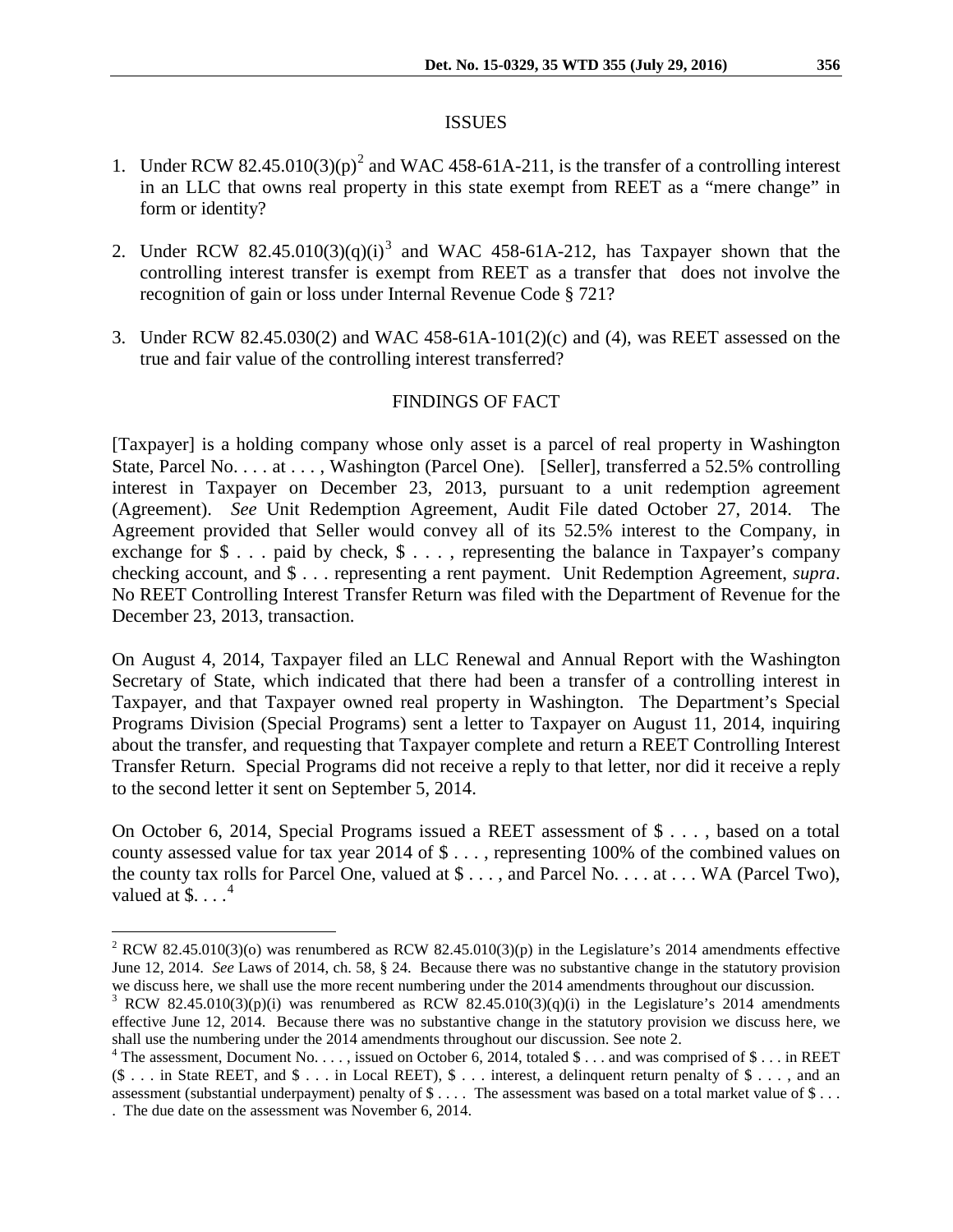The assessment was reissued in the amount of  $\text{\$} \dots$  on October 27, 2014, to correct the date of the controlling interest transfer, and to more accurately identify the transferor and transferee in the transaction.<sup>[5](#page-2-0)</sup> Taxpayer filed an appeal on November 24, 2014, which the Department received on December 2, 2014. After filing the appeal, Taxpayer submitted a real property appraisal, completed on August 14, 2013, by an accredited appraiser, which reported the value of a Fee Simple interest in Parcel One as of July 25, 2013, of \$ . . . .<sup>[6](#page-2-1)</sup> Taxpayer also provided copies of quit claim deeds showing that the Company had never owned Parcel Two, and that an unrelated party had inadvertently misspelled the name of the transferee on a deed, making it appear the same as Taxpayer's, but later filed a deed correcting the error; however, the county recorder's office failed to correct the error on its internet site.<sup>[7](#page-2-2)</sup>

#### ANALYSIS

## 1. Controlling Interest Transfer and Mere Change

REET is imposed upon the sale of real property in Washington. RCW 82.45.060. "Real property" means any interest, estate, or beneficial interest in land or anything affixed to land, including the ownership interest or beneficial interest in any entity which itself owns land or anything affixed to land. RCW 82.45.032(1). The term "sale" includes the transfer or acquisition within any twelve-month period of a controlling interest in any entity with an interest in real property located in this state for a valuable consideration. RCW [8](#page-2-3)2.45.010(2). RCW 82.45.033 states that: "[i]n the case of a partnership, association, trust, or other entity" a "controlling interest" is defined as "fifty percent or more of the capital, profits, or beneficial interest in such partnership, association, trust, or other entity." RCW 82.45.033(1)(b). Taxpayer does not dispute that the transfer was a transfer of a controlling interest.

Under RCW 82.45.080(1), payment of REET in real estate transactions is the obligation of the seller. In the case of a transfer or acquisition of a controlling interest in an LLC, the Department may also, at the Department's option, either enforce the seller's obligation to pay REET against the LLC, or against the person or persons who transferred or acquired the controlling interest in the entity. RCW 82.45.033(2)(b).

The term "sale" does not include, "A transfer of real property, however effected, if it consists of a mere change in identity or form of ownership of an entity where there is no change in the beneficial ownership." RCW 82.45.010(3)(p).

WAC 458-61A-211, the Department's administrative rule implementing the REET exemption for mere change in identity or form of ownership, provides in part:

<span id="page-2-0"></span> $5$  The assessment, Document No. . . . . , reissued on October 27, 2014, corrected the transfer date and associated interest. The updated total was \$ . . . , and was comprised of \$ . . . in REET (\$ . . . in State REET, and \$ . . . in Local REET),  $\$\dots$  interest, a delinquent return penalty of  $\$\dots$ , and an assessment (substantial underpayment) penalty of \$.... The due date on the assessment was November 26, 2014. In addition to Taxpayer, the October 6, 2014 assessment was sent to "..." and "....", which were changed to "..." and "...," respectively.

<span id="page-2-2"></span><span id="page-2-1"></span><sup>&</sup>lt;sup>6</sup> See ..., Summary Appraisal Report, August 14, 2013, Taxpayer correspondence dated January 23, 2015.<br><sup>7</sup> See Deeds of Trust, Taxpayer correspondence dated March 10, 2015.<br><sup>8</sup> RCW 82.45.010 was amended in 2014 to addres

<span id="page-2-3"></span>affected by the 2014 amendments. See note 2.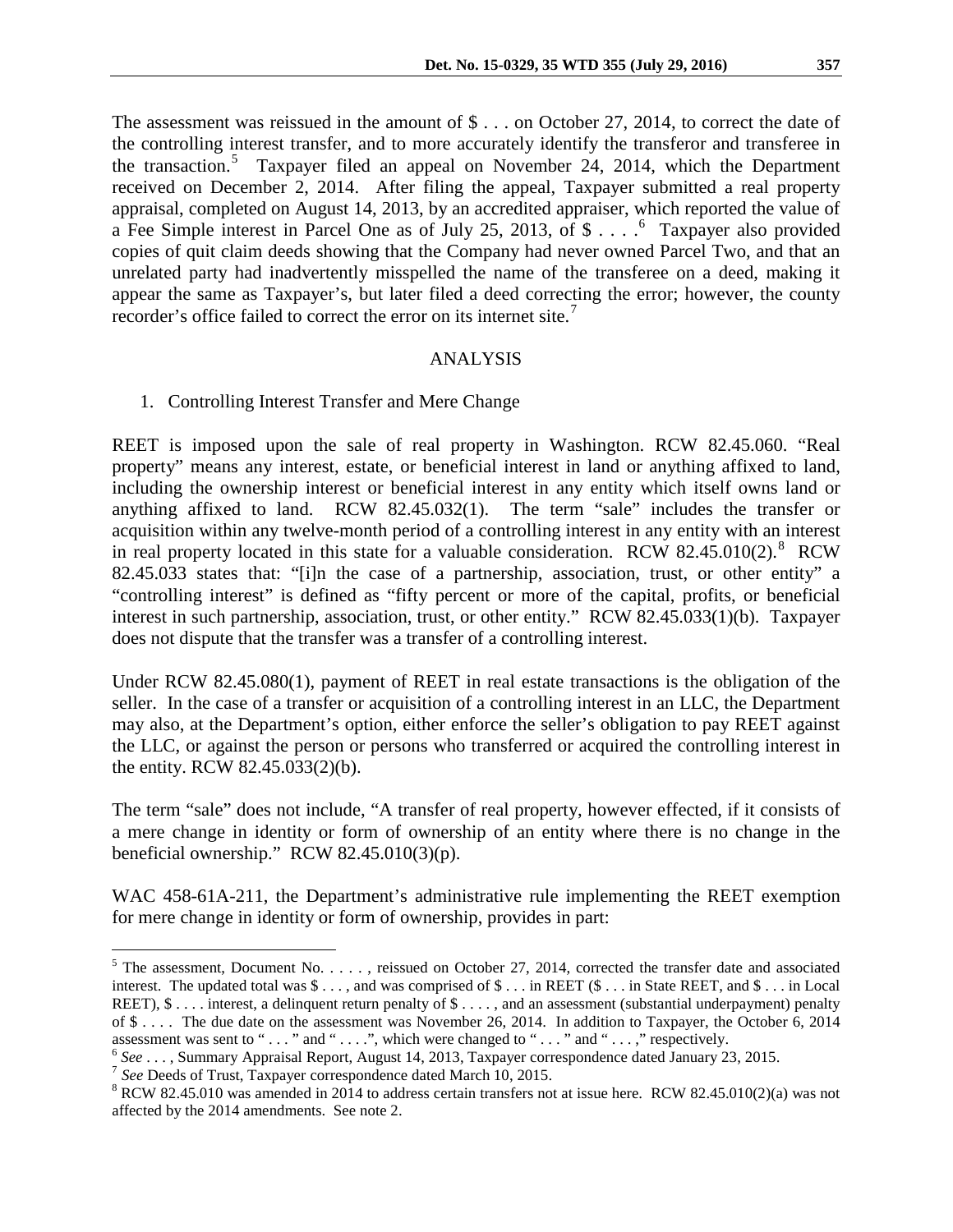(1) **Introduction.** A transfer of real property is exempt from the real estate excise tax if it consists of a mere change in identity or form of ownership of an entity. . . . If the transfer of real property results in the grantor(s) having a different proportional interest in the property after the transfer, real estate excise tax applies.

Here, the controlling interest transfer resulted in a change in the beneficial ownership of Taxpayer, and is not a mere change in identity or form of ownership. RCW 82.45.010(3). Seller, the grantor, transferred all of its ownership interest in Taxpayer, which included all of its interest in Parcel One. Before the transfer, Seller had a 52.5% interest in Taxpayer, and after the transfer, Seller had 0% interest in Taxpayer. Clearly, the transfer resulted in the Seller/grantor having a different proportional interest in the property after the transfer. WAC 458-61A-211. Therefore, Taxpayer has not shown that the transfer was a "mere change in identity or form of ownership," and accordingly, the transfer does not qualify for the "mere change" exemption. RCW 82.45.010(3); WAC 458-61A-211; *see also* Det. No. Det. No. 14-0004, 34 WTD 79 (2015).

# 2. Nontaxable Transactions

Certain transfers not recognized for federal tax purposes are not subject to REET. RCW  $82.45.010(3)(q)(i)$  excludes from the definition of "sale":

A transfer that for federal income tax purposes does not involve the recognition of gain or loss for entity formation, liquidation or dissolution, and reorganization, including but not limited to nonrecognition of gain or loss because of application of section 332, 337, 351, 368(a)(1), 721, or 731 of the Internal Revenue Code of 1986, as amended.

The Department adopted WAC 458-61A-212 to administer the exemption for transfers where gain is not recognized under the Internal Revenue Code, which states, in part, "1) **Introduction.** A transfer that, for federal income tax purposes, does not involve the recognition of gain or loss for entity formation, liquidation or dissolution, and reorganization, is not subject to [REET]...."

Tax benefits and all other deductions, exemptions, and credits, must be strictly construed, though fairly, and in keeping with the ordinary meaning of their language, against the taxpayer. *See, e.g., Budget Rent-a-Car, Inc. v. Dep't of Revenue*, 81 Wn. 2d 171, 500 P.2d 764 (1972); *Group Heath Coop. v. Tax Comm'n*, 72 Wn.2d 422, 429, 433 P.2d 201 (1967); Det. No. 07-0034E, 26 WTD 212 (2007). "The burden of showing qualification for the tax benefit afforded . . . rests with the taxpayer." Thus, Taxpayers must prove they are entitled to the benefit. *Group Health*, 72 Wn.2d at 429. Taxation is the rule; exemption is the exception. *Spokane County v. City of Spokane*, 169 Wash. 355, 358, 13 P.2d 1084 (1932). Exemptions from a taxing statute must be narrowly construed. *Budget Rent-A-Car*, 81 Wn.2d at 174; *Evergreen-Washelli Memorial Park Co. v. Dep't of Revenue,* 8[9](#page-3-0) Wn.2d 660, 663, 574 P.2d 735 (1978).<sup>9</sup>

Here, although Taxpayer had ample opportunity to provide documents, it provided nothing to support its assertion that the controlling interest transfer qualifies for an exemption from REET

<span id="page-3-0"></span> <sup>9</sup> *See also* Det. No. 14-0217, 33 WTD 623 (2014), Det. No. 14-0386, 34 WTD 273 (2015).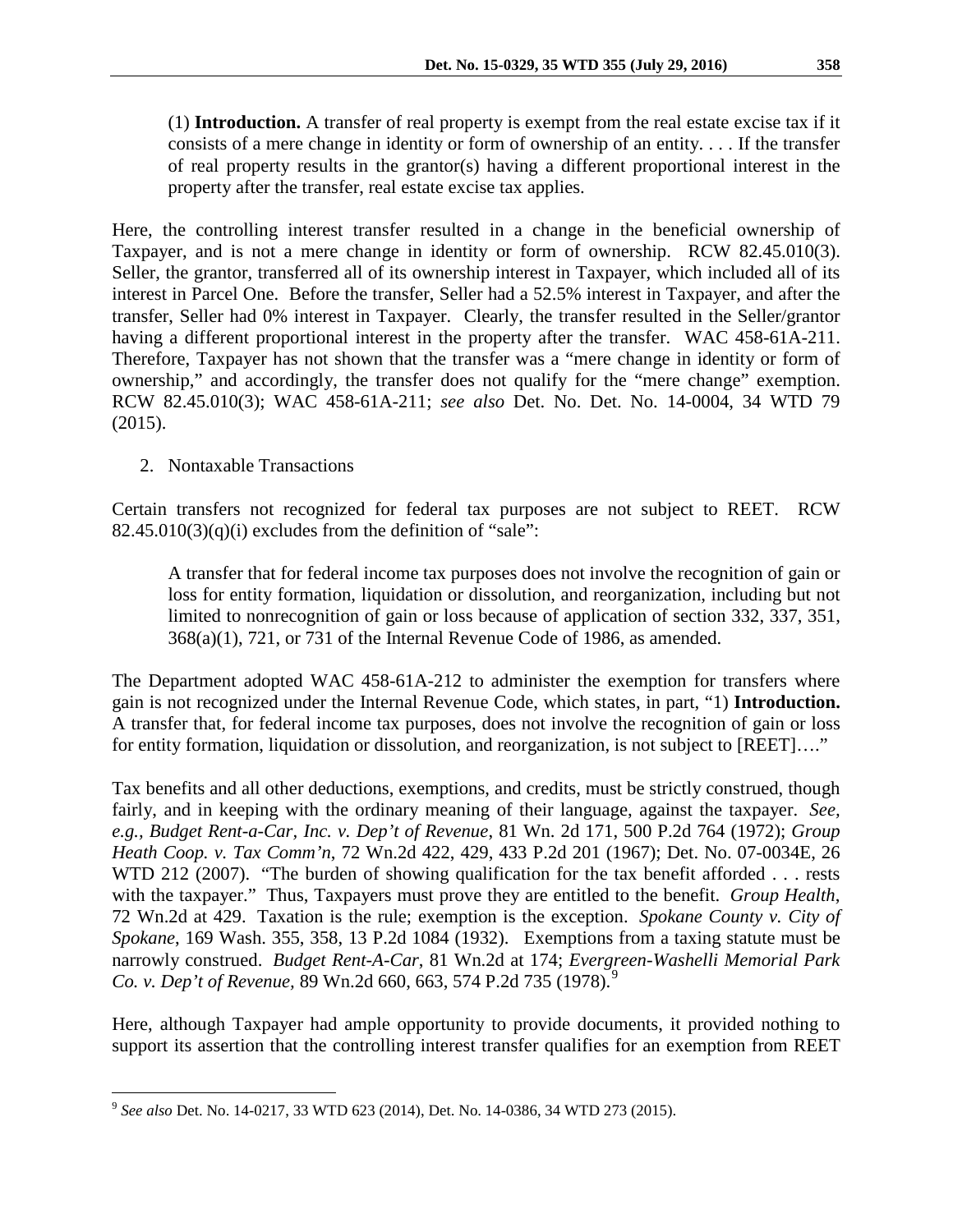under WAC 458-61A-212. Therefore, we conclude that Taxpayer has not met its burden of proving that the controlling interest transfer qualifies for the exemption.

3. Measure of Tax for Controlling Interest Sales

[Under RCW 82.45.060, REET is measured by the "selling price," which is defined in RCW 82.45.030.]

WAC 458-61A-101, adopted by the Department to administer taxation of controlling interest transfers, states that the measure of tax for REET purposes is the "selling price," and says:

. . . For the purpose of this rule, "selling price" means the true and fair value of the real property owned by the entity at the time the controlling interest is transferred.

(a) If the true and fair value of the property cannot reasonably be determined, one of the following methods may be used to determine the true and fair value:

(i) A fair market value appraisal of the property; or (ii) An allocation of assets by the seller and the buyer made pursuant to section 1060 of the Internal Revenue Code of 1986, as amended or renumbered as of January 1, 2005.

(b) If the true and fair value of the property to be valued at the time of the sale cannot reasonably be determined by either of the methods in (a) of this subsection, the market value assessment for the property maintained on the county property tax rolls at the time of the sale will be used as the selling price.

WAC 458-61A-101(4)(a) and (b); *see also* RCW 82.45.030(2).

Here, prior to the assessment, Taxpayer did not respond to Special Program's request for documentation. Special Programs, therefore, based the assessment on the values shown on the county property rolls for all properties in the state owned by Taxpayer, pursuant to RCW 82.45.030(4) and WAC 458-61A-101(4)(b). However, after Taxpayer filed its appeal, it provided a professional appraisal of the property showing a value of \$ . . . for Parcel One as of July 25, 2013.

Special Programs has agreed that the measure of the tax on the controlling interest transfer should be based solely on the true and fair value of Parcel One as shown on Taxpayer's fair market appraisal in accordance with WAC 458-61A-101(4)(a). *See also* RCW 82.45.030(2).

In conclusion, we deny Taxpayer's petition as to its claims for exemption, and conclude that Taxpayer is liable for REET . . . pursuant to RCW 82.45.080(1) and RCW 82.45.033(2)(b). However, we grant the petition as to the correct measure of tax on the controlling interest transfer, including removal of Parcel Two from the assessment, and have adjusted the assessment accordingly.